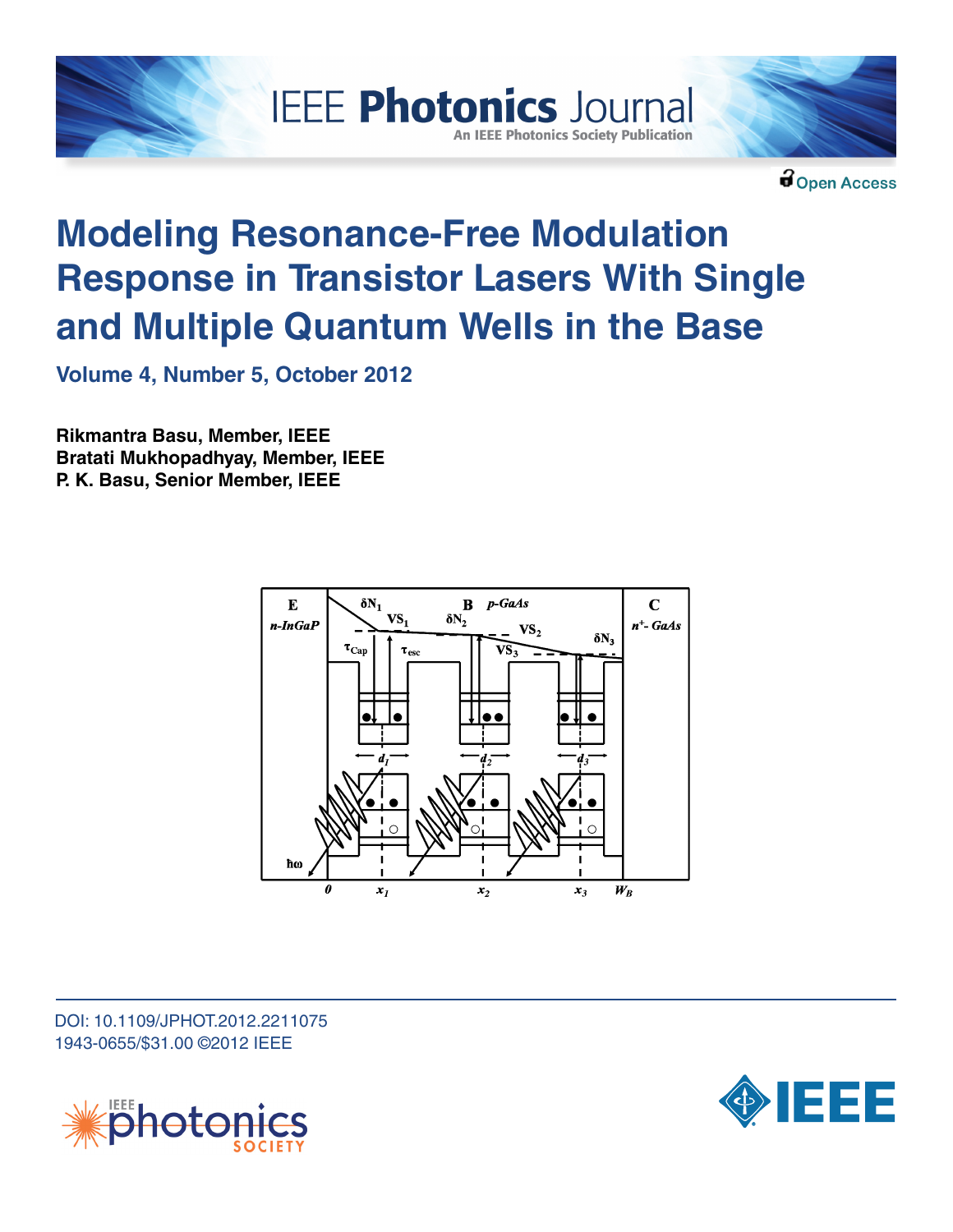# Modeling Resonance-Free Modulation Response in Transistor Lasers With Single and Multiple Quantum Wells in the Base

#### Rikmantra Basu,<sup>1,2</sup> Member, IEEE, Bratati Mukhopadhyay,<sup>1</sup> Member, IEEE, and P. K. Basu,<sup>1</sup> *Senior Member, IEEE*

<sup>1</sup>Institute of Radio Physics and Electronics, University of Calcutta, Kolkata 700 009, India <sup>2</sup>Centre for Research in Nanoscience and Nanotechnology, University of Calcutta, Kolkata 700 106, India

> DOI: 10.1109/JPHOT.2012.2211075 1943-0655/\$31.00 © 2012 IEEE

Manuscript received July 8, 2012; revised July 24, 2012; accepted July 24, 2012. Date of publication August 10, 2012; date of current version August 17, 2012. The work of R. Basu was supported by the Council of Scientific and Industrial Research (CSIR), Govt. of India through a Senior Research Fellowship (No. 09/028(0861)/2012-EMR-I). The work of P. K. Basu was supported by the University Grants Commission India through a UGC-BSR Faculty Fellowship. Corresponding author: R. Basu (e-mail: rikmantra@gmail.com).

Abstract: We have developed the expressions for terminal currents in transistor lasers (TLs) having a single quantum well (SQW) as well as multiple quantum wells (MQWs) of different well and barrier widths in the base by solving a continuity equation relating the bulk carrier density with the 2-D carrier density via virtual states (VS). The gain in the quantum well (QW) is obtained by considering strain, 2-D density-of-states, polarization-dependent momentum matrix element, Fermi statistics, and Lorentzian broadening. A calculated value of 7.06 mA of threshold base current for three 16-nm-wide QWs in the base indicates a substantial reduction from the calculated and experimental value of 21.5 mA for a 16-nmwide InGaAs QW in GaAs base. A similar reduction is also obtained for three QWs of different widths having variable barrier widths. The estimated modulation bandwidths (BWs) are higher in the case of MQW structures than in the SQW TL. Above threshold, the effective base recombination time, including spontaneous and stimulated processes, gives rise to a fast recombination process in the base, which leads to resonance-free modulation response. The estimated recombination time compares favorably with the value reported from the analysis of experimental data.

Index Terms: Transistor laser, semiconductor laser, heterojunction bipolar transistor, smallsignal modulation, resonance-free modulation.

### 1. Introduction

The transistor laser (TL), invented by Feng, Holonyak and coworkers [1], [2], contains a quantum well (QW) incorporated in the base of a heterojunction bipolar transistor (HBT). When the carriers injected into the base under a forward bias applied to the emitter–base (EB) junction are sufficient in number to create population inversion between the conduction and the valence subbands of the QW, and to make the optical gain overcome the material and mirror losses, laser emission emerges in a direction normal to the current flow in the transistor.

Since its announcement, almost all the experimental reports about the TL appearing in the literature have come from the group led by Feng and Holonyak [3]–[7]. The group also presented some analytical models to predict or explain the current–voltage and light–current characteristics and the modulation bandwidth (BW) [4]–[7]. A circuit model has also been developed by the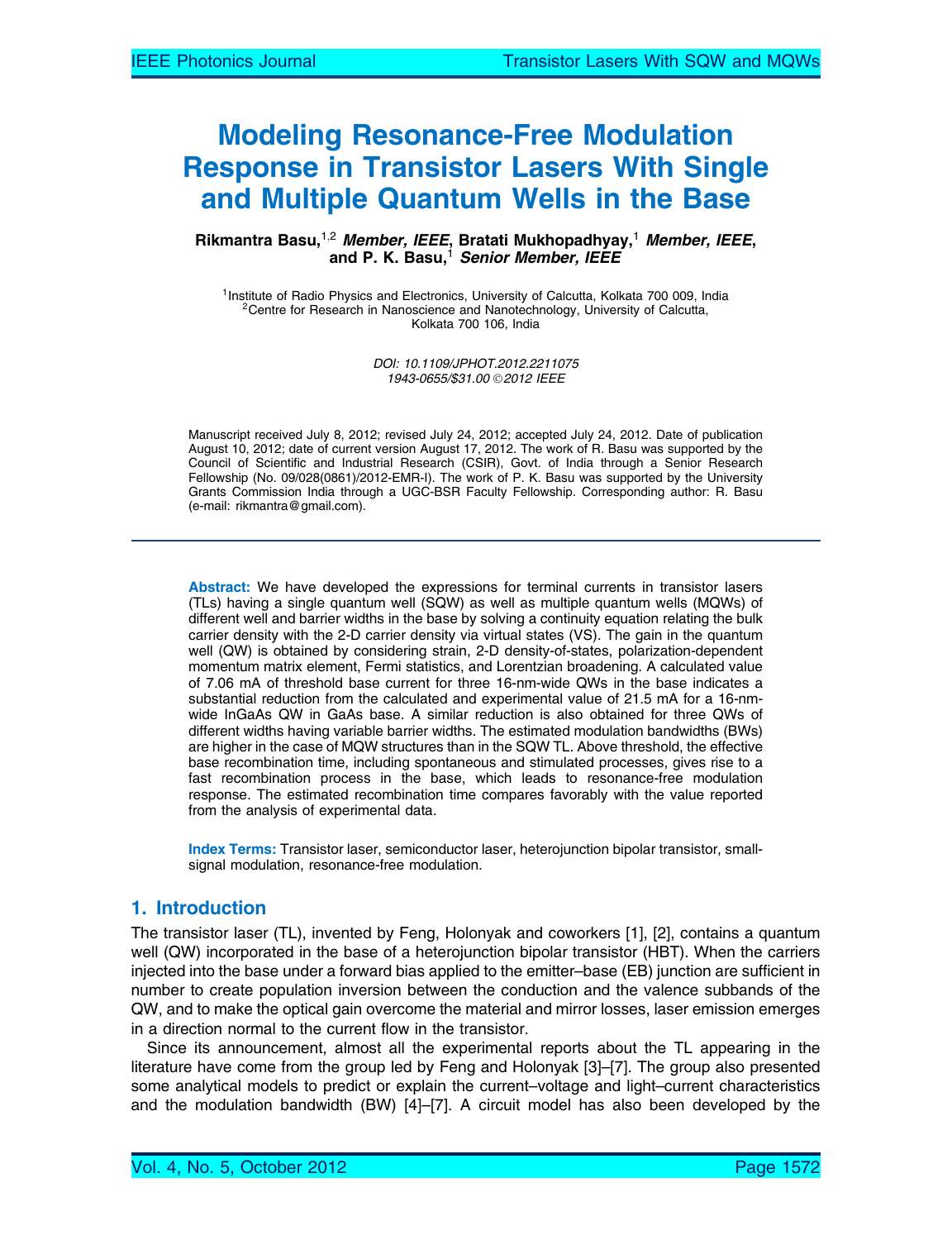group [7]. Analytical and numerical models for terminal currents, modulation BW, etc., of TLs are also developed by few other groups [8]–[10]. The features of these models have been briefly discussed in a recent paper by Basu et al. [10], in which a more general analytical model is proposed. The values of threshold base current, light power output, and the charge carrier distribution profile, obtained in that work [10], agree satisfactorily with the experimental results reported by Feng and his coworkers [3]-[7].

In all the experimental and theoretical studies mentioned above, the active region is a QW embedded in the base of an HBT. It is well known that the performance of a laser is improved, especially in reducing the threshold current, if a single QW (SQW) is replaced by multiple QWs (MQWs), primarily because the mode confinement is enhanced in the latter [11]. The increase in the modulation BW in an MQW TL has been predicted in a recent paper [12].

In the present paper, we make an attempt to formulate a general and complete analytical model of a TL with MQWs in the base region and to ascertain to what extent the threshold current and modulation BW of an MQW TL improve with respect to an SQW TL. In addition, we also estimate the values of recombination time that eliminates the presence of a resonance peak in the smallsignal modulation response. This peak in a laser diode poses problems in high-bit-rate data communication and limits the number of channels to be used. The peak can be removed by inserting a Bessel filter, which no doubt increases the complexity in the circuit. Feng et al. [6] proposed that a tilted base charge distribution in a diode or present in a TL may eliminate the resonance peak and enhance the modulation BW. In their analysis, the authors have taken the efficiency and differential gain constant as a constant fitting parameter. In our present work, these quantities have been estimated from first principles.

In this context, it may be mentioned that theoretical works on modulation response for an SQW TL have been presented by a number of groups [4]–[6], [8], [9], [12]–[14]. While the analysis in [4] and [6] and in [8] and [13] are analytical, the results obtained in [9], [12], and [14] are based on numerical solution of coupled rate equations. Faraji et al. [8], [13] showed that a larger BW may be obtained in an SQW TL than in QW diode lasers. Shirao *et al.* [14] showed that ringing-free optical pulse might result in response to a square electrical pulse when the recombination time is reduced substantially. In the recent report by Taghavi et al. [12], the modulation BW has been optimized, taking into consideration a number of QWs. None of these papers, however, made any attempt to compare the calculated values with the experimental values, which exist at least for SQW TLs.

In our present work, both symmetric and asymmetric MQWs are considered, and the threshold currents are compared with the previously reported value [10] for the TL with an SQW in the base region. We then develop the simple theory for optical response for a TL with MQWs in the base and compare the values of modulation BW with the existing results for an SQW TL. Reduction in the threshold base current and also an increase in modulation BWs for this symmetric MQW (S-MQW) TL are observed. Similar calculations are repeated for different widths of QWs and barriers (asymmetric MQW: A-MQW) TL. The effective recombination lifetime, including spontaneous and stimulated processes, leading to resonance-free modulation response is then estimated and compared with the reported values [6].

The modulation response of QW laser diodes is an extensively studied subject, both theoretically and experimentally. Previously, the relation of various carrier processes (i.e., carrier recombination, carrier escape, and carrier capture) on the threshold current [15] and frequency modulation [16], [17] characteristics in QW diode lasers had been reported. Suppressing the thermionic carrier escape rates in QW lasers [18] had been shown to improve the current injection efficiency in QW lasers [15], which, in turn, leads to reduction in carrier leakages and threshold current in QW lasers [19], [20]. In addition, the improved suppression of thermionic carrier escape in QW are important for improving the high-temperature frequency modulation characteristic in QW lasers [21], [22] as well as suppressing the efficiency-droop in QW light-emitting diodes [23], [24]. Thus, our current studies to provide improved understanding in the relation of various carrier processes to the threshold and frequency modulation properties in QW-based TLs are important for optimizing the laser characteristics.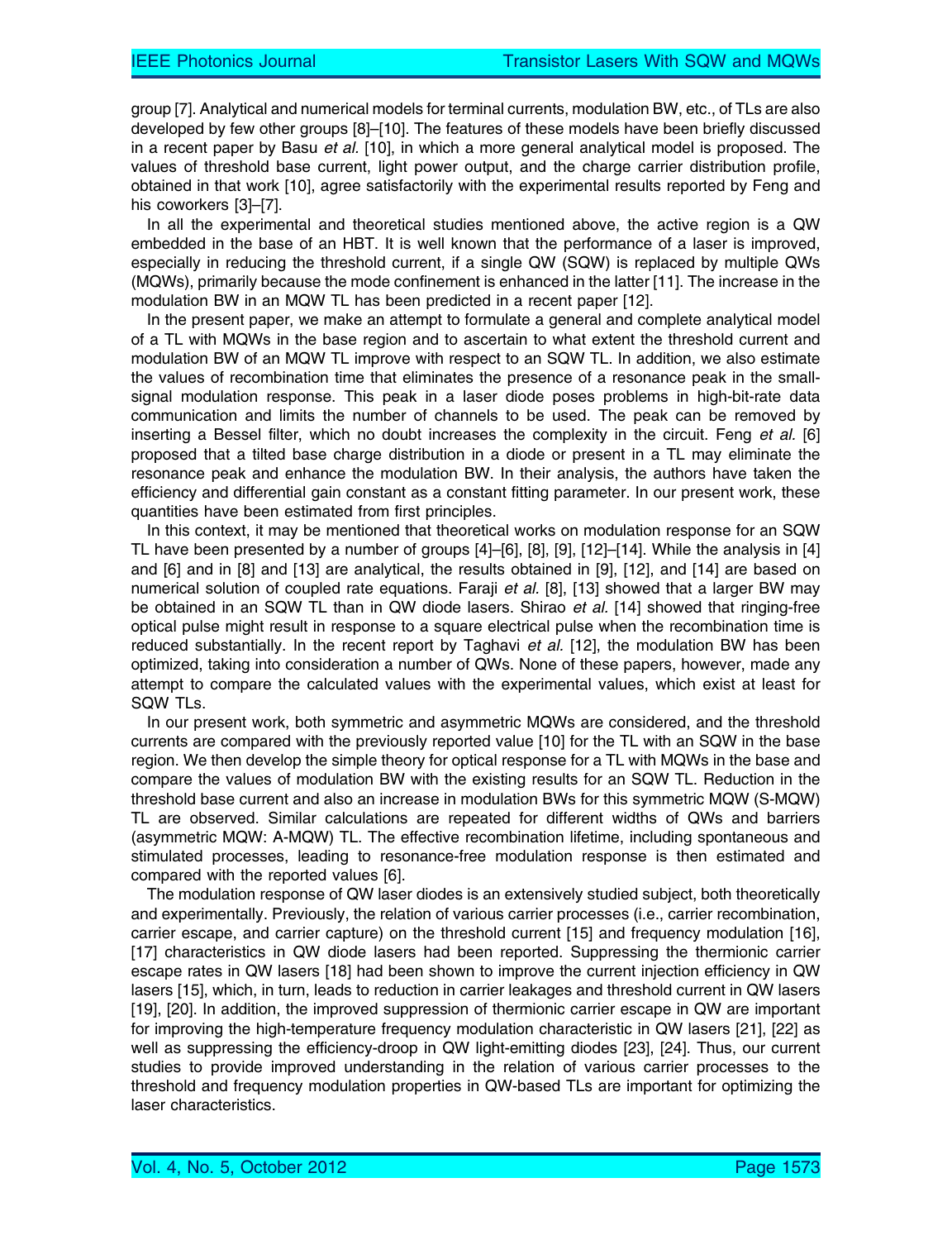

Fig. 1. Schematic diagram of MQW TL structure, showing band diagram, charge distribution profile, and some intrinsic processes.

The analytical model is presented in Section 2, and the calculated results are given in Section 3, in which comparisons with previous data are made. Section 4 concludes our work.

#### 2. Theory

The SQW TL structure considered is the usual HBT with higher band gap N-type InGaP emitter (E) layer, p-type GaAs base (B) layer with an InGaAs QW embedded in it, and an n-type GaAs collector (C) layer [10] with an effective area of 4000  $\mu$ m<sup>2</sup>. The InGaAs SQW of width 16 nm is assumed to be placed at 59 nm in GaAs base of width  $W_B = 88$  nm, corresponding to the structure used in experiments. The S-MQW TL considered in this work consists of three QWs of equal widths of 16 nm and similar barrier width of 20 nm with the middle QW placed at 59 nm. Different QW widths of 12, 16, and 18 nm, respectively, are considered in case of an A-MQW TL structure, where the middle QW is also placed at 59 nm away from the EB junction. The simplified band diagram and charge density profile including other basic intrinsic processes for MQW structure are shown in Fig. 1 schematically. In the diagram,  $x = 0$  is the position of the EB junction;  $W_B$  is the base width; and  $x_1$ ,  $x_2$ , and  $x_3$  are the coordinates of the center of the three QWs, respectively. The finite widths  $d_1$ ,  $d_2$ , and  $d_3$  of the QWs are neglected in our analysis for terminal currents.

We assume that the transport of minority carriers in the base is solely limited by diffusion process as justified in our earlier work [10]. The solution of time-independent continuity equation for diffusion-dominated transport before the nth QW located at position  $x_n$  leads to the following for the carrier concentration

$$
\delta N_{n}^{-}(x) = \left[\frac{N_{VSn}e^{-x_{n-1}/L_{D}} - (J_{VS})_{n-1}e^{-x_{n1}/L_{D}}}{2\cosh\left(\frac{x_{n}-x_{n-1}}{L_{D}}\right)}\right]e^{x/L_{D}} + \left[\frac{N_{VSI}e^{x_{n-1}/L_{D}} + (J_{VS})_{n-1}e^{x_{n-1}/L_{D}}}{2\cosh\left(\frac{x_{n}-x_{n-1}}{L_{D}}\right)}\right]e^{-x/L_{D}}
$$
(1)

where  $J_{VS}$  and  $N_{VS}$  are, respectively, the current density and the electron density related to the virtual states (VS).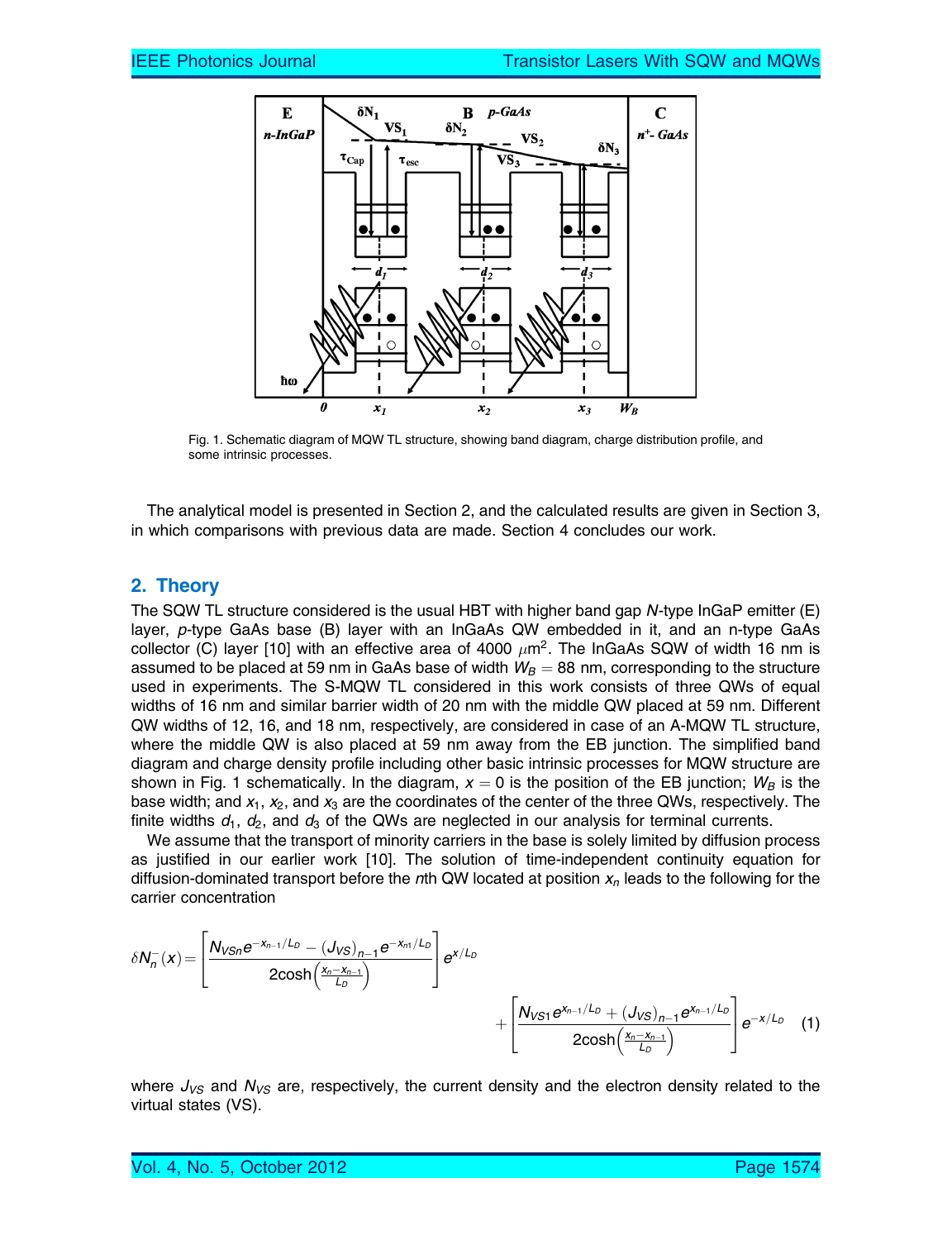Similarly, carrier concentration after the nth QW becomes

$$
\delta N_n^+(x) = \left[\frac{-N_{VSn}e^{-W_B/L_D}}{2\sinh\left(\frac{W_B-x_n}{L_D}\right)}\right]e^{x/L_D} + \left[\frac{N_{VSn}e^{W_B/L_D}}{2\sinh\left(\frac{W_B-x_n}{L_D}\right)}\right]e^{-x/L_D}.\tag{2}
$$

Thus, having any arbitrary number, n, of QWs in an MQW structure, the generalized expression for the emitter current expression becomes

$$
J_E = \frac{qD_n}{L_D} \left[ \sum_{i=1}^n \left\{ (N_{VS})_i \left[ \tanh\left(\frac{x_i - x_{i-1}}{L_D}\right) - \coth\left(\frac{x_i - x_{i-1}}{L_D}\right) \right] + \frac{(N_{VS})_{i+1}}{\sinh\left(\frac{x_i - x_{i-1}}{L_D}\right)} - \frac{(J_{VS})_i \cdot L_D}{q \cdot D_n} \right\} \times \prod_{m=1}^i \cosh\left(\frac{x_m - x_{m-1}}{L_D}\right) \right].
$$
 (3)

By similar fashion, the collector current is expressed as

$$
J_C = \sum_{i=1}^{n} \left[ \frac{J_E q D_n \cosh\left(\frac{W_B - X_i}{L_D}\right)}{L_D \cosh\left(\frac{X_i}{L_D}\right) \cosh\left(\frac{X_{i+1} - X_i}{L_D}\right)} \right]
$$
  
\n
$$
- \sum_{i=1}^{n} \left[ \frac{N_{vs_i} q D_n \cosh\left(\frac{W_B - X_{i+1}}{L_D}\right)}{L_D \cosh\left(\frac{X_{i+1} - X_i}{L_D}\right)} \cdot \left\{ \coth\left(\frac{X_{i+1} - X_i}{L_D}\right) + \tanh\left(\frac{X_i}{L_D}\right) \right\} \right]
$$
  
\n
$$
- \sum_{i=1}^{n} \left[ \frac{N_{vs_{i+1}} q D_n}{L_D} \cdot \left\{ \frac{\cosh\left(\frac{W_B - X_{i+1}}{L_D}\right)}{\sinh\left(\frac{X_{i+1} - X_i}{L_D}\right) \cdot \cosh\left(\frac{X_{i+1} - X_i}{L_D}\right)} - \sinh\left(\frac{W_B - X_{i+1}}{L_D}\right) \right\}
$$
  
\n
$$
+ \tanh\left(\frac{X_{i+1} - X_i}{L_D}\right) \cosh\left(\frac{W_B - X_{i+1}}{L_D}\right) \right]
$$
  
\n
$$
+ \sum_{i=1}^{n} J_{VS_{i+1}} \cosh\left(\frac{W_B - X_{i+1}}{L_D}\right)
$$
  
\n(4)

where the virtual current density over any nth QW at position  $x_n$  is expressed as

$$
J_{VS_{n-1}} = J_{VSn} \cosh\left(\frac{x_n - x_{n-1}}{L_D}\right) + \frac{qD_n N_{VSn}}{L_D} \times \left[\sinh\left(\frac{x_n - x_{n-1}}{L_D}\right) + \coth\left(\frac{W_B - x_n}{L_D}\right) \cosh\left(\frac{x_n - x_{n-1}}{L_D}\right)\right].
$$
 (5)

The base current is obtained from the conventional rule,  $J_B = J_E - J_C$ .

The connections between the carrier densities and current densities related to the QW and the VS are made through the relations [8]:

$$
\frac{J_{VS}}{qd} = \frac{J_{QW}}{qd} - \frac{N_{VS}}{\tau_S} \text{ and } \frac{J_{QW}}{qd} = \frac{N_{VS}}{\tau_{cap}} - \frac{N_{QW}}{\tau_{esc}}.
$$
 (6)

In above,  $\tau_s$ ,  $\tau_{cap}$ , and  $\tau_{esc}$  denote, respectively, the spontaneous recombination lifetime, capture time of electrons into the QW, and the escape time of electrons from the QW to the VS.

The expressions for terminal current densities given above reduce to the corresponding expressions for SQW given in ref. [10] by putting  $n = 1$ .

The insertion of  $In_{1-x}Ga_xAs$  QWs in the undoped GaAs base leads to strain in the QWs. The complete strain effect and the values for  $E_{C,str}$  and  $E_{V,str}$  are given in [10]. Gain characteristics are estimated by using  $(1)$  due to Asryan *et al.* [11], which is too lengthy to reproduce here.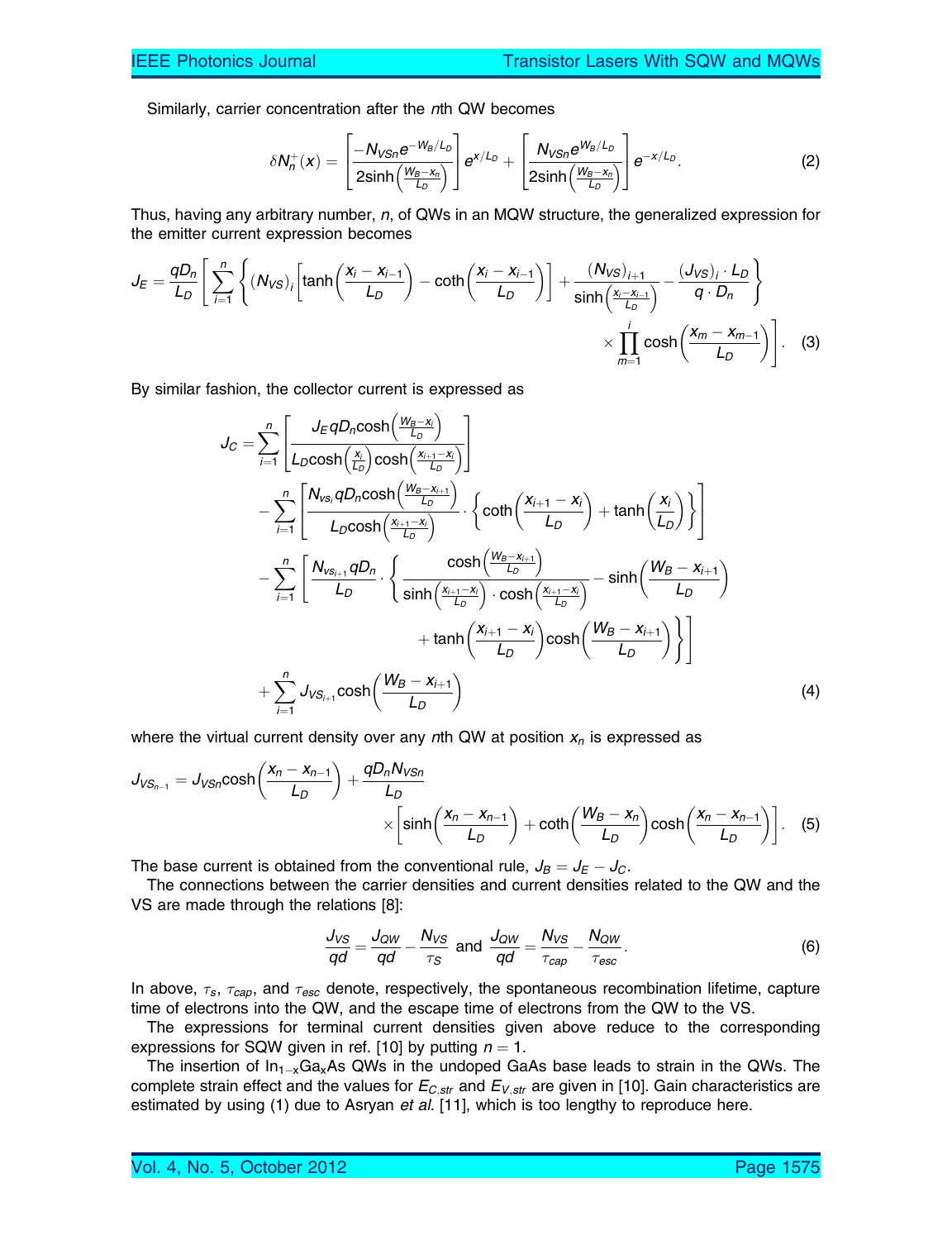The usual characteristics of a semiconductor laser is described by the coupled rate equations of carrier and photon, respectively, as [26]

$$
\frac{dN}{dt} = \frac{I_B(t)}{q} - AS - \frac{N}{\tau}
$$
 (7)

$$
\frac{dS}{dt} = (G - G_{th})S + \frac{C}{\tau_B}N\tag{8}
$$

where A is the coefficient for linear gain, and C, the spontaneous emission factor, is defined by [26],  $C = (a\Gamma \tau_B/V).$ 

In above, a is the differential gain constant, which is calculated from first principle using the Fermi Golden rule and density-of-states function of the active medium, rather than taking it as a fitting parameter, and  $\Gamma$  is the confinement factor in the active layer volume V.

The stimulated emission provides another recombination channel in the QW. The overall effect is estimated by an effective lifetime defined as follows [25]

$$
\tau^{-1} = \tau_B^{-1} + \Gamma v_g g N S \tag{9}
$$

where  $\tau_B$  is the base recombination lifetime, and the second term in  $\tau$  represents the stimulated recombination lifetime.  ${\cal S}=\eta (I_B-I_{Bth})/(q\cdot v_g\cdot\alpha_m)$  is the photon number per unit area. Here,  $\eta$  is the internal quantum efficiency,  $v_g$  is the group velocity, and  $\alpha_m$  is the mirror loss. I<sub>B</sub> is the usual base drive responsible for laser emission from active QW region (s).

Faster radiative lifetime results in small-signal perturbation in (7) and (8). In the small-signal analysis, a small sinusoidal perturbation in the base current is given around the modulating frequency  $f_m$  as

$$
I_B(t) = I_b + I_m \cos(2\pi f_m t) = I_b + \left(\frac{I_m}{2} e^{2\pi j f_m t} + c.c.\right)
$$
 (10)

where  $I_b$  is the bias component or DC term,  $I_m$  is the modulating component, and c.c. denotes complex conjugate. Separating the bias and modulation terms of (7) and (8), we are able to obtain the bias term for linear gain as,  $A_b = (a\Gamma/V) (N_b-N_{tr})$  and the damping rates of carrier and photon concentrations, respectively, as

$$
\Gamma_S = BS_b + \frac{C \cdot N_b}{S_b \tau_S} \text{ and } \Gamma_N = \frac{a \Gamma}{V} S_b + \frac{1}{\tau}
$$
 (11)

where  $N_b$  and  $S_b$  are the bias components of carrier and photon concentration, and B is defined as the coefficient for nonlinear gain or gain suppression. Consequently, the confinement factors for different structures are also estimated from the calculated differential gain constant. The relaxation circular frequency defined as, with  $f<sub>r</sub>$  as the relaxation oscillation frequency [26]

$$
\Omega_r^2 = (2\pi f_r)^2 = \frac{a\Gamma}{V} \{S_b + 1\} A_b + \Gamma_N \Gamma_s.
$$
 (12)

The modulation performance of a TL is evaluated in terms of the transfer function from current modulation to optical power output for specific base bias currents. Thus, the modulation response becomes

$$
\left|\frac{s_m(f_m)}{s_m(0)}\right|^2 = |H(f_m)| = \left\{1 + 2j\frac{f_m\Gamma_r}{f_r^2} - \left(\frac{f_m}{f_r}\right)^2\right\}^{-1}.
$$
 (13)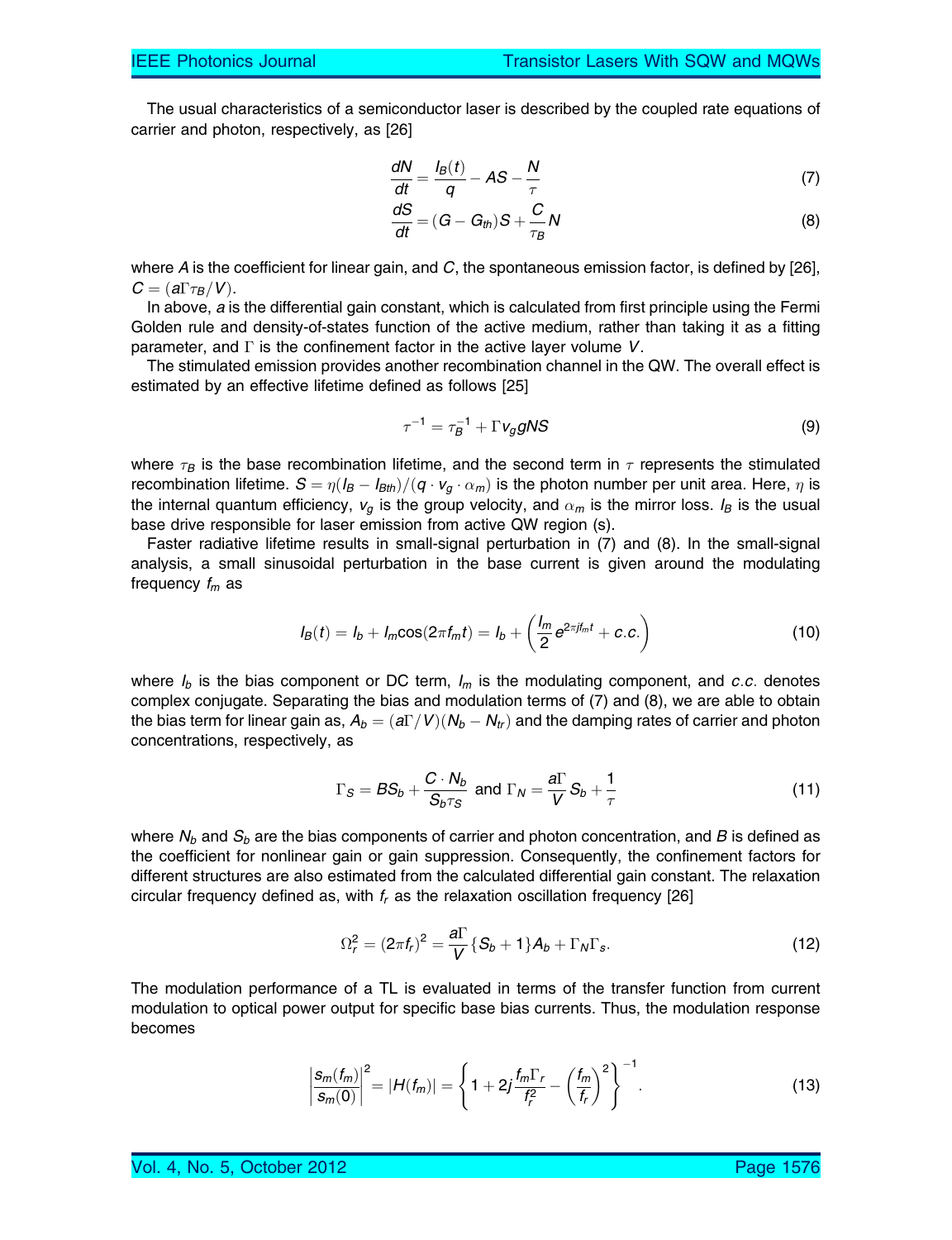

Fig. 2. (a) Variation of threshold base currents with QW positions across the base for SQW, S-MQW TL, and A-MQW TL structures. (b) Variation of light output power for different base current for SQW, S-MQW, and A-MQW TL structures.

At a specific bias current  $I_b$  or bias current density  $J_b$ , the modulation response  $H_m$  at a given frequency  $\omega_m = 2\pi f_m$  is defined as the ratio of modulated photon number  $s(\omega)$  to the corresponding unmodulated value  $s(0)$ . The modulation BW, i.e., the 3-dB frequency is defined as the value of frequency at which the response drops to one half of its value, and it is given as

$$
f_{3dB} = \frac{1}{2\pi} \sqrt{(f_r^2 - 2\Gamma_r^2) + 2\sqrt{(f_r^2 - 2\Gamma_r^2)^2 + f_r^2 \Gamma_r^2}}
$$
(14)

where the damping factor  $\Gamma_r = \tau^{-1}$  as in (9).

## 3. Results and Discussion

The parameters used for calculation are as follows:  $T = 288K$ ,  $W_B = 89$  nm,  $\tau_{in} = 0.1$  ps,  $\tau_B =$  200 ps,  $\tau_{Cap} =$  10 ps,  $\tau_{esc} =$  5 ns,  $\tau_S =$  15 ns  $N_a =$  3.5;  $\,$   $C =$  2.5  $\times$  10 $^{-5};$   $\,$   $R_1 =$   $R_2 =$  32 $\%;$  $\alpha=$  500 m $^{-1};~\tau_P=$  8.8 ps;  $\rm v_g=$  6.67  $\times$  10<sup>7</sup> m/sec. The values of parameters for alloys, such as their mass, permittivity, etc., are calculated by linear interpolation of the data [10].

The initial VS carrier density at first QW is given as input (taken as quite larger than transparency). The VS carrier density for other two QWs are estimated by the QW geometry factor that gives the fraction of base charge captured in QW as,  $\gamma_1= (d/W_B)(1-(x_{QW1}/W_B)).$  Thus, VS carrier density over QW2 is estimated as,  $N_{\rm VS2}=N_{\rm VS1}(1-\gamma_1).$  Similarly,  $N_{\rm VS3}=N_{\rm VS2}(1-\gamma_2)$  is evaluated. Here,  $x_{QWi}$  is the position of the *i*th QW.

The gain in the QW is obtained by considering subband energies and envelope functions in the presence of strain, 2-D density-of-states function, polarization-dependent momentum matrix element, Fermi distribution function, Fermi Golden rule, and lineshape function [10], [11].

In the symmetric case, the three QWs, each of width 16 nm, are assumed to be placed at  $x_1 = 39$  nm,  $x_2 = 59$  nm, and  $x_3 = 79$  nm across the base. We have used as the basis of comparison the value of 21.5 mA for base threshold current and light power output for a strained InGaAs SQW placed at 59 nm in GaAs base of width  $W_B = 88$  nm [10]. For an S-MQW structure, the calculated threshold base current is 7.06 mA with the middle QW placed at 59 nm; this value is substantially lower than the value of 21.5 mA for SQW TL. The light power output for SQW did agree with the experimental values [3], keeping in view the uncertainty in laser-fiber coupling loss. As expected, higher values of light power and lower values of base thresholds are indeed obtained for both the S-MQW and A-MQW TL structures (see Fig. 2). In asymmetric structure, base threshold currents for the QWs placed at 39 nm (width of 12 nm), 59 nm (width of 16 nm), and 79 nm (width of 18 nm) positions are 7.81, 8.96, and 15.82 mA, respectively. It appears that there is a slight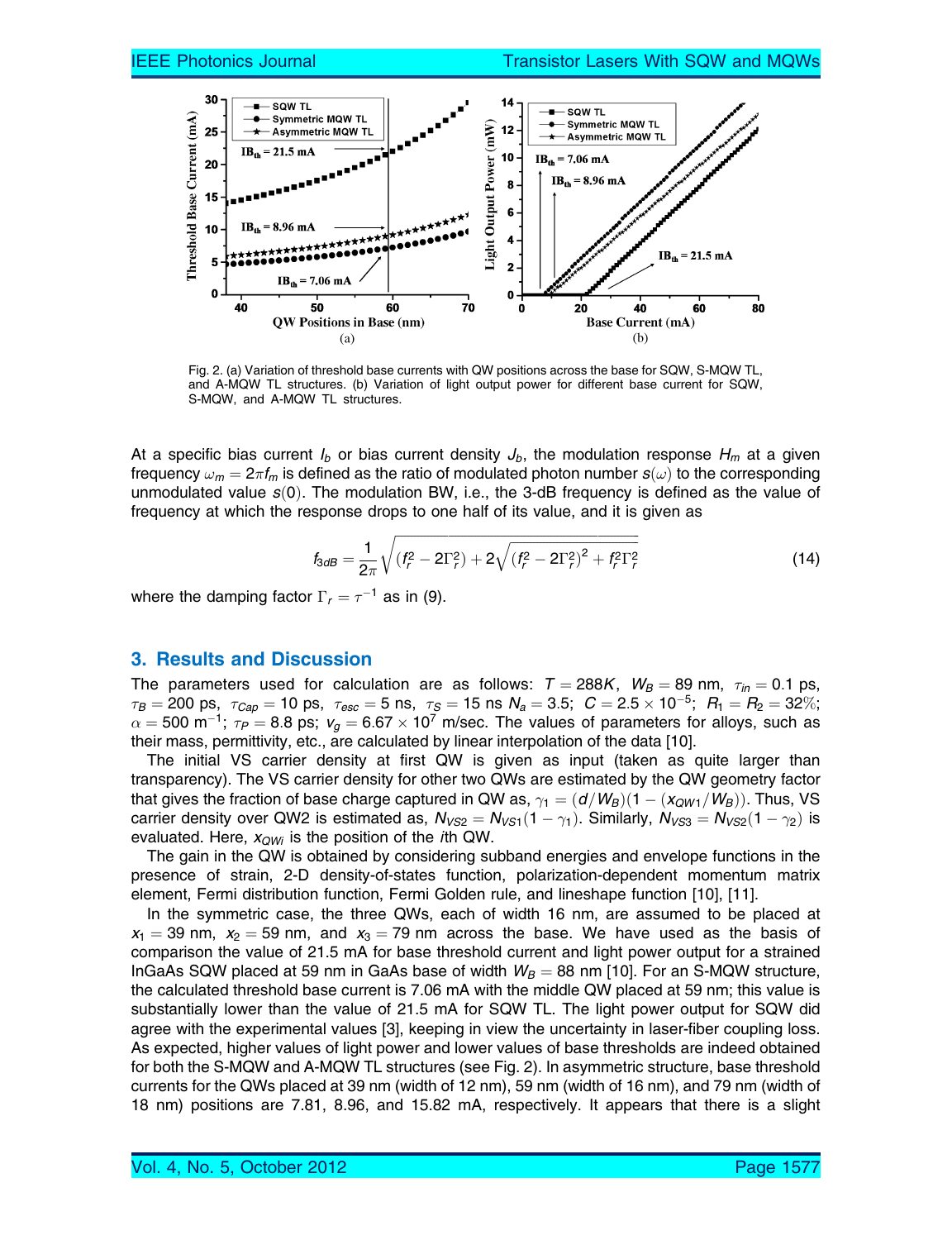

Fig. 3. (a) Calculated optical response function for SQW TL structure for various values of base emission lifetime. (b) Calculated optical response with increasing biases for SQW TL structure with the middle QW placed at 59 nm. A small bump in response is observed for higher bias.

increase in base threshold current in the A-MQW TL structure than in the SQW TL structure. The confinement factors for the three QWs are calculated as 1.89%, 10.64%, and 11.82%, respectively.

Fig. 2(a) shows the plot of threshold base current variation with the middle QW positioned at different points in the base and with equal barrier width of 20 nm. The calculated values of light output power for different base currents are shown in Fig. 2(b). Here also, we made comparison for SQW, S-MQW, and A-MQW structures. The calculated power output P increases linearly with base current according to the relation [10],  $P=(\hbar\omega/q)[\alpha_m/(\alpha_m+\alpha_i][l_B-l_{Bth}]$ , where  $\alpha_m$  denotes mirror loss. As usual, the output power increases sharply once the threshold base current for the QWs are reached. The reduction in the base threshold current is largest for S-MQW TL, and at the same time, the rate of rise of output power is highest in this case, as is evident from Fig. 2.

We have studied the small-signal modulation response and made a comparison of 3-dB modulation BWs of all the aforementioned structures at three bias points. For  $I_B/I_{Bth} = 3$ , modulation BWs are 21, 25, and 28 GHz, respectively, for SQW, S-MQW, and A-MQW TL structures. Similarly, for  $I_B/I_{Bth} = 5$ , the values are 31, 35, and 58 GHz.

Fig. 3(a) shows the variation of optical response for different base recombination lifetimes in an SQW TL. Here, gain and other quantities are calculated following [10] instead of taking the gain constant, etc., as fitting parameters [6]. As the recombination time  $\tau_B$  varies from 250 to 10 ps, the peak is eliminated gradually from the response due to gradual decrease in carrier–photon interactions. The usual resonance peaks appear for larger emission lifetimes, but as the lifetime is as low as 10 ps, the peak disappears; as a result, modulation BW, in turn, increases gradually. With the faster recombination lifetime, the resonance peak makes a red shift also. In fact, the resonancefree operation is obtained for lifetime of about 17–18 ps for SQW TL structure, which is close to the experimental value of 29 ps obtained in [6], and 23–27 ps for spontaneous heterojunction bipolar light-emitting transistor [6] with photon lifetime and bias current set to  $\tau_P = 8.8$  ps and  $I_B/I_{Bth} = 5$ , respectively, for all cases. It is to be noticed that around  $\tau_B \sim 10$  ps, the response starts to show the critically damped conditions.

Fig. 3(b) shows how the resonance-free modulation BW increases as we gradually increase the bias current from its threshold value for the SQW TL. The threshold base current is set at 21.5 mA, as found in [10]. We fix the value of lifetime to 20 ps, since around 17–18 ps, the damping starts completely in the structure, and study how the resonance-free response is related to the increase in normalized base current. It is found that damped response may occur even under a lower base current, which is quite unusual in the ordinary laser diode case. The resonance of small magnitude observed at higher bias may be due to higher carrier depletion even at the presence of faster recombination.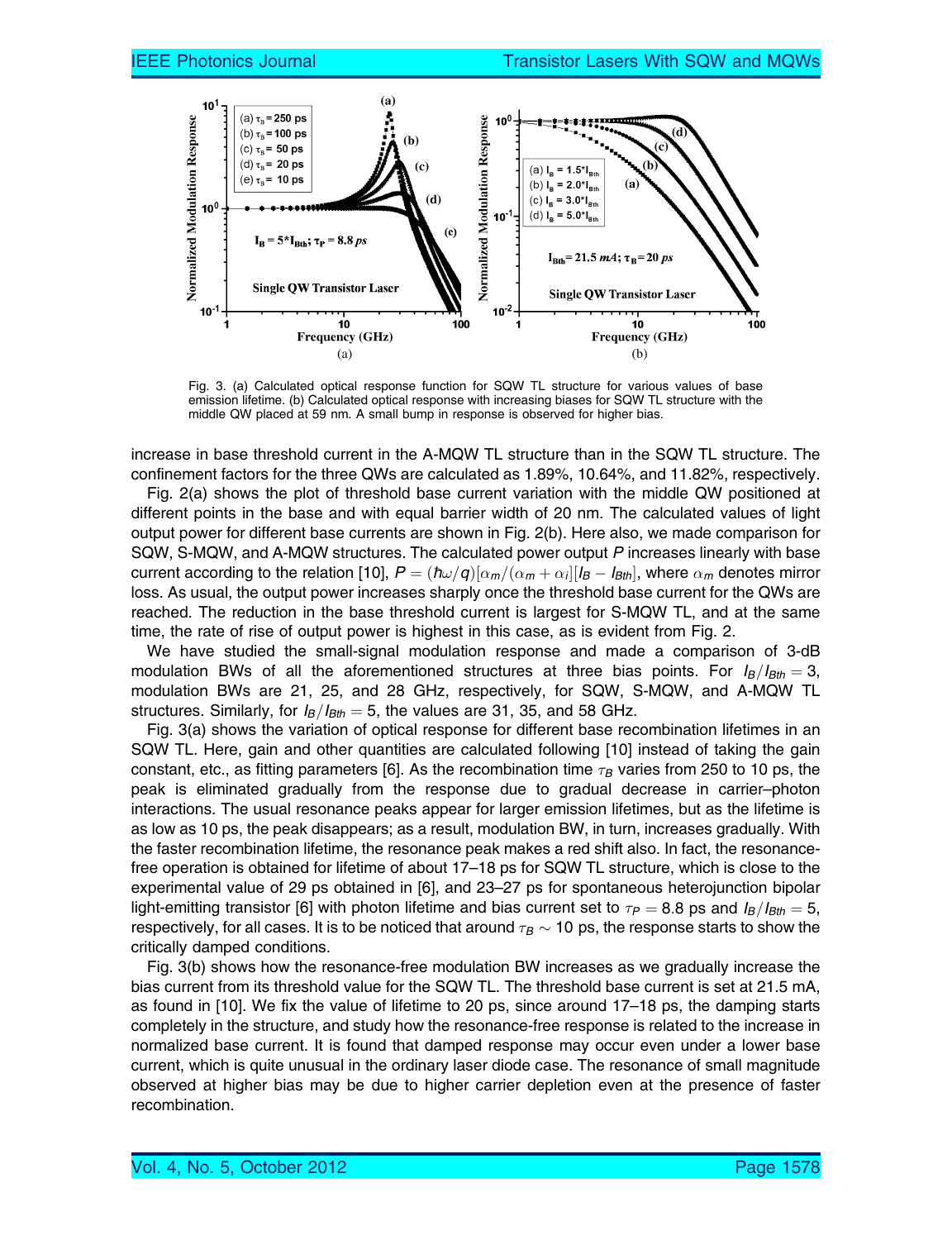

Fig. 4. (a) Calculated optical response function for S-MQW TL structure for various values of base emission lifetime. (b) Calculated optical response with increasing biases for S-MQW TL structure with the middle QW placed at 59 nm. A small bump in response is observed for higher bias.



Fig. 5. (a) Variation of overall damping rate for an SQW TL with normalized base current for various base emission lifetimes as parameter. (b) Variation of damping rate components of carrier and photon concentration with normalized base current.

Fig. 4 shows the optical responses of S-MQW TLs. Different curves in Fig. 4(a) show the response for different lifetimes for a fixed normalized bias  $I_B/I_{Bth} = 5$ , and curves in Fig. 4(b) depict the response with bias currents as parameter with  $\tau_P = 8.8$  ps. The complete damping occurs for  $\tau_B$ below 10 ps. The response curves for A-MQWs are similar to the curves in Figs. 3 and 4 and are not shown here. The values of BW for  $I_B/I_{Bth} = 3(5)$  are 21(31), 25(25), and 28(58) GHz for SQW, S-MQW, and A-MQW, respectively. The damping is found to occur below 10 ps, while some resonance is still observed even at 10 ps in symmetric structure. For faster base recombination lifetime, less damping rate results in less ringing, i.e., resonance-free responses in comparison to ordinary laser diodes where spontaneous lifetime  $\sim$ 1 ns causes ringing at very large biases and incorporation of low-pass filters complicates the receiver circuitry.

Fig. 5(a) plots the variation of damping rates against normalized bias current for different base recombination lifetimes. For the same base current, a faster base recombination lifetime leads to higher damping rate according to (12) and reduces the height of resonance peak. With  $\tau_B$  reaching 10 ps, the damping rate increases drastically, and all the structures show a critically damped condition. Fig. 5(b) shows how the damping rate components of carrier and photon concentrations vary individually with normalized base current.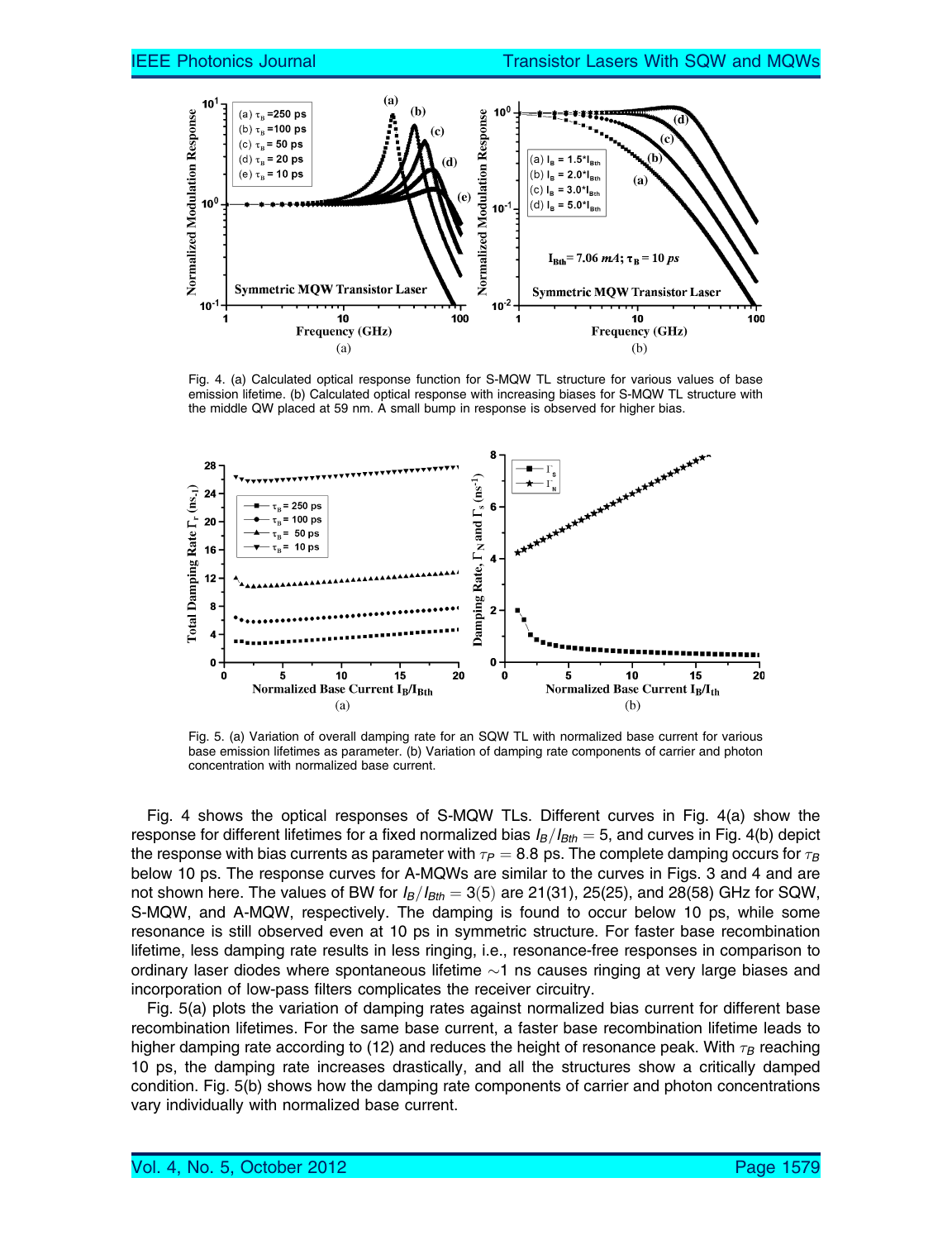The present model shows that a reduction in threshold current and an enhancement of modulation BW and even resonance-free modulation characteristics may be obtained for MQW TLs. However, there are practical problems in the fabrication, which are discussed in detail by Duan et al. [27].

#### 4. Conclusion

We have incorporated three QWs in the base of an InGaP–GaAs–GaAs HBT laser and studied how the threshold base current and light power output change from the corresponding calculated values for a TL with an SQW in the base. The calculated values for SQW TL were found to agree with experimental values. The MQWs are assumed to have equal widths (symmetric) as well as to have different widths placed at different positions in the base. In general, lower threshold base current and higher light power outputs are obtained for MQW TLs in comparison to the corresponding values calculated for SQW TLs. It is also found that faster recombination lifetime above threshold due to onset of the stimulated process leads to resonance ringing-free modulation response, which is advantageous for high-bit-rate optical communication even at lower base biases.

#### References

- [1] N. Holonyak, Jr. and M. Feng, "The transistor laser," IEEE Spectr., vol. 43, no. 2, pp. 50–55, Feb. 2006.
- [2] M. Feng, N. Holonyak, Jr., and W. Hafez, "Light-emitting transistor: Light emission from InGaP/GaAs heterojunction bipolar transistors," Appl. Phys. Lett., vol. 84, no. 1, pp. 151–153, Jan. 2004.
- [3] G. Walter, N. Holonyak, Jr., M. Feng, and R. Chan, "Laser operation of a heterojunction bipolar light-emitting transistor," Appl. Phys. Lett., vol. 85, no. 20, pp. 4768–4770, Nov. 2004.
- [4] M. Feng, N. Holonyak, Jr., A. James, K. Cimino, G. Walter, and R. Chan, "Carrier lifetime and modulation bandwidth of a quantum well AlGaAs/InGaP/GaAs/InGaAs transistor laser," Appl. Phys. Lett., vol. 89, no. 11, pp. 131504-1-131504-3, Sep. 2006.
- [5] M. Feng, N. Holonyak, Jr., H. W. Then, and G. Walter, "Charge control analysis of transistor laser operation," Appl. Phys. Lett., vol. 91, no. 5, pp. 053501-1–053501-3, Jul. 2007.
- [6] M. Feng, H. W. Then, N. Holonyak, Jr., G. Walter, and A. James, "Resonance-free frequency response of a semiconductor laser," Appl. Phys. Lett., vol. 95, no. 3, pp. 033509-1-033509-3, Jul. 2009.
- [7] H. W. Then, M. Feng, and N. Holonyak, Jr., "Microwave circuit model of the three-port transistor laser," J. Appl. Phys., vol. 107, no. 9, pp. 094509-1–094509-7, May 2010.
- [8] B. Faraji, W. Shi, D. L. Pulfrey, and L. Chrostowski, "Analytical modeling of the transistor laser," IEEE J. Sel. Topics Quantum Electron., vol. 15, no. 3, pp. 594–603, May/Jun. 2009.
- [9] L. Zhang and J. P. Leburton, "Modeling of the transient characteristics of heterojunction bipolar transistor lasers," IEEE J. Quantum Electron., vol. 45, no. 4, pp. 359–366, Apr. 2009.
- [10] R. Basu, B. Mukhopadhyay, and P. K. Basu, "Estimated threshold base current and light power output of a transistor laser with InGaAs quantum well in GaAs base," Semicond. Sci. Technol., vol. 26, no. 10, pp. 105014-1-105014-6, Oct. 2011.
- [11] L. V. Asryan, N. A. Gun'Ko, A. S. Polkivnikov, G. G. Zegrya, R. A. Suris, P. K. Lau, and T. Makino, "Threshold characteristics of InGaAsP/InP multiple quantum well lasers," Semicond. Sci. Technol., vol. 15, no. 12, pp. 1131-1140, Dec. 2000.
- [12] I. Taghavi, H. Kaatuzian, and J. P. Leburton, "Bandwidth enhancement and optical performances of multiple quantum well transistor lasers," Appl. Phys. Lett., vol. 100, no. 23, pp. 231114-1–231114-5, Jun. 2012.
- [13] B. Faraji, D. L. Pulfrey, and L. Chrostowski, "Small-signal modelling of the transistor laser including the quantum capture and escape lifetimes," Appl. Phys. Lett, vol. 93, no. 10, pp. 103509-1-103509-3, Sep. 2008.
- [14] M. Shirao, S. Lee, N. Nishiyama, and S. Arai, "Large signal analysis of a transistor laser," IEEE J. Quantum Electron., vol. 47, no. 3, pp. 359–367, Mar. 2011.
- [15] N. Tansu and L. J. Mawst, "Current injection efficiency of InGaAsN quantum-well lasers," J. Appl. Phys., vol. 97, no. 5, pp. 054502-1–054502-18, Mar. 2005.
- [16] R. Nagarajan, M. Ishikawa, T. Fukushima, R. S. Geels, and J. E. Bowers, "High speed Quantum Well Lasers and carrier transport effects," IEEE J. Quantum Electron., vol. 28, no. 10, pp. 1990–2008, Oct. 1992.
- [17] R. Nagarajan and J. E. Bowers, "Effects of carrier transport on injection efficiency and wavelength chirping in quantumwell lasers," IEEE J Quantum Electron., vol. 29, no. 6, pp. 1601–1608, Jun. 1993.
- [18] N. Tansu and L. J. Mawst, "The role of hole leakage in 1300-nm InGaAsN quantum-well lasers," Appl. Phys. Lett., vol. 82, no. 10, pp. 1500–1502, Mar. 2003.
- [19] N. Tansu, J.-Y. Yeh, and L. J. Mawst, "Experimental evidence of carrier leakage in InGaAsN quantum-well lasers," Appl. Phys. Lett., vol. 83, no. 11, pp. 2112–2114, Sep. 2003.
- [20] A. Albo, G. Bahir, and D. Fekete, "Improved hole confinement in GaInAsN–GaAsSbN thin double-layer quantum-well structure for telecom-wavelength lasers," J. Appl. Phys., vol. 108, no. 9, pp. 093116-1–093116-6, Nov. 2010.
- [21] Q. Wei, J. S. Gustavsson, Å. Haglund, P. Modh, M. Sadeghi, S. M. Wang, and A. Larsson, "High-frequency modulation and bandwidth limitations of GaInNAs double quantum-well lasers," Appl. Phys. Lett., vol. 88, no. 5, pp. 051103-1– 051103-3, Jan. 2006.